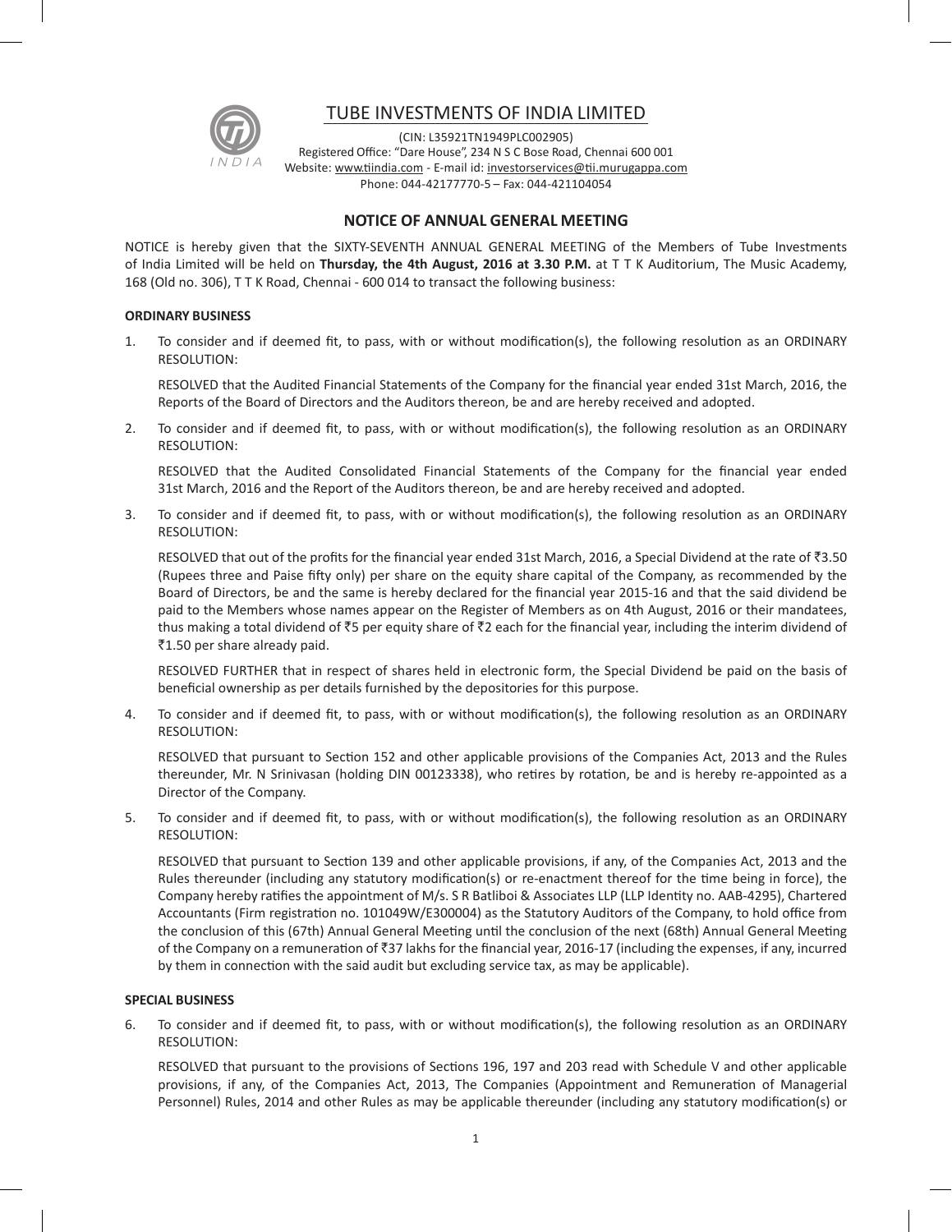re-enactment(s) thereof for the time being in force), approval be and is hereby accorded for the re-appointment of Mr. L Ramkumar (holding DIN 00090089), as Managing Director of the Company, from 9th April, 2016 to the date of the Annual General Meeting of the Company in 2018 (both days inclusive).

RESOLVED FURTHER that in accordance with the provisions of Sections 196, 197, 203 read with Schedule V and other applicable provisions, if any, of the Companies Act, 2013, The Companies (Appointment and Remuneration of Managerial Personnel) Rules, 2014 and other Rules as may be applicable thereunder (including any statutory modification(s) or re-enactment(s) thereof for the time being in force), and subject further to the limits prescribed in the Companies Act, 2013, approval be and is hereby accorded for the following terms of remuneration to Mr. L Ramkumar:

- a. Salary  $\bar{z}_{8,59,800/-}$  per month in the scale of  $\bar{z}_{5,00,000/-}$   $\bar{z}_{15,00,000/-}$ . The increments within the scale would be decided by the Nomination & Remuneration Committee.
- b. Allowances Allowances like Leave Travel Allowance, Personal Allowance, Special Allowance, Grade Allowance and/or any other allowance as may be determined by the Nomination & Remuneration Committee from time to time.
- c. Incentive As may be determined by the Nomination & Remuneration Committee from time to time.
- d. Perquisites Perquisites such as furnished/unfurnished accommodation to be provided by the Company or house rent allowance in lieu thereof, reimbursement of medical expenses incurred for self and family, club fees, provision of car(s) and any other perquisites, benefits or amenities as per the Company's scheme(s) in force from time to time.
- e. Retirement benefits (i) Contribution to Provident Fund, Superannuation Fund and Gratuity as per rules of the Fund/Scheme in force from time to time.
	- (ii) Encashment of leave as per rules of the Company in force from time to time.
- f. General (i) In the event of absence or inadequacy of profits in any financial year, Mr. L Ramkumar shall be entitled to such remuneration as may be determined by the Board, which shall not, except with the approval of the Central Government, exceed the limits prescribed under the Companies Act, 2013 and the Rules made thereunder or any statutory modification or re-enactment thereof.
	- (ii) Perquisites shall be valued in terms of income-tax rules or actual expenditure incurred by the Company in providing the benefit or generally accepted practice as is relevant. Provision of telephone (including at residence) shall not be reckoned as perquisite.
	- (iii) The aggregate remuneration (including salary, allowances, perquisites, incentive/ commission and retirement benefits) for any financial year shall be subject to an overall ceiling of 5% of the net profits of the Company for that financial year computed in the manner prescribed under the Companies Act, 2013.
	- (iv) Mr. L Ramkumar will be entitled for grant of stock options under the Employees Stock Options Scheme(s), as decided by the Nomination & Remuneration Committee from time to time.
	- (v) Mr. L Ramkumar will not be entitled to any sitting fees for attending meetings of the Board or any Committee thereof.
	- (vi) Mr. L Ramkumar will be subject to all other service conditions as applicable to any other employee of the Company. He will not be entitled for severance fee or other compensation for any loss of office.

RESOLVED FURTHER that for the purpose of giving effect to this Resolution, the Board of Directors or any Committee thereof be and is hereby authorised to do all such acts, deeds, matters and things as they may in their absolute discretion deem necessary, expedient, usual and proper in the best interest of the Company.

7. To consider and if deemed fit, to pass, with or without modification(s), the following resolution as a SPECIAL RESOLUTION:

RESOLVED that pursuant to Section 42 and other applicable provisions, if any, of the Companies Act, 2013 ("the Act") read with The Companies (Prospectus and Allotment of Securities) Rules, 2014 and/or other applicable Rules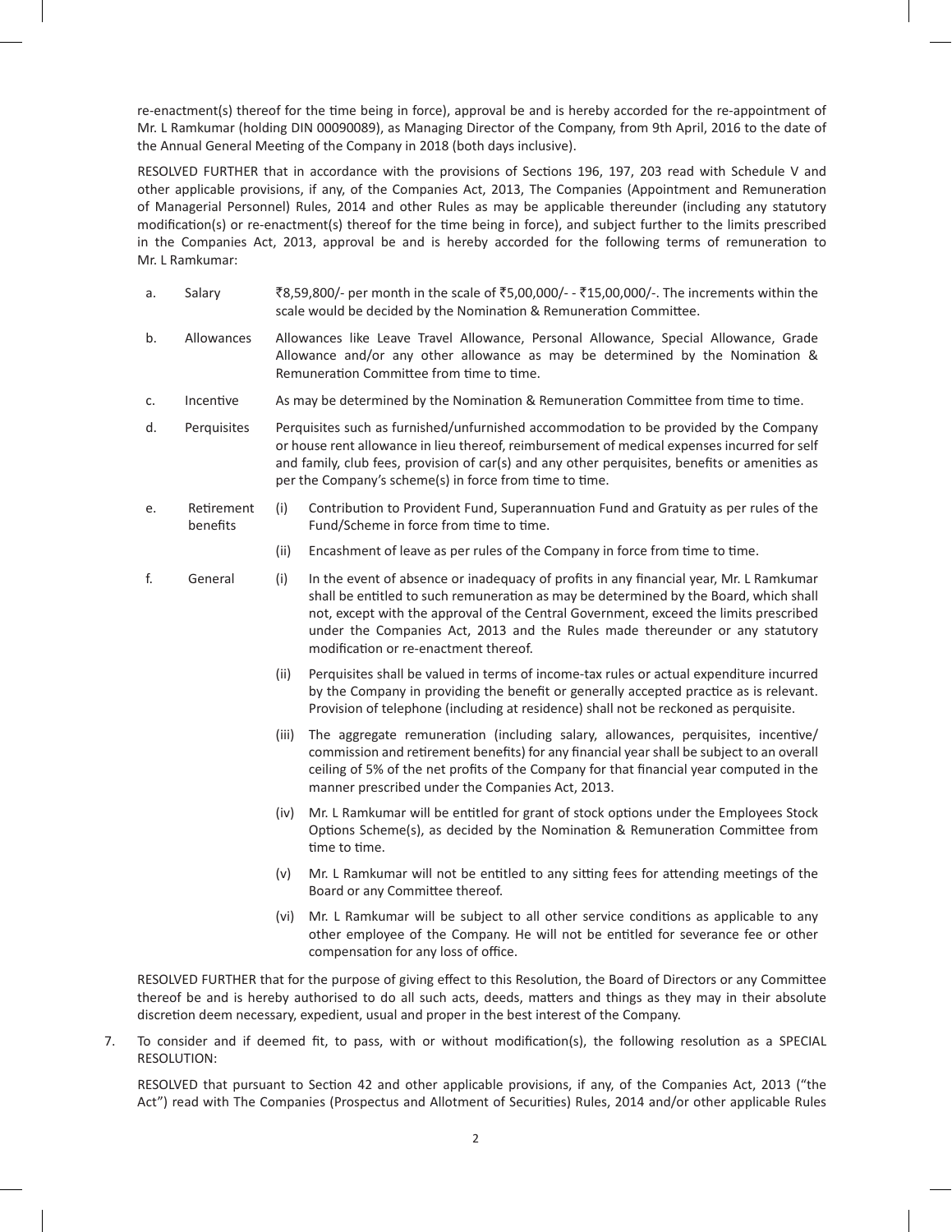[including any statutory modification(s) or re-enactment thereof for the time being in force] and further subject to such approvals, as may be required, consent of the Company be and is hereby accorded to the Board of Directors of the Company ("the Board") to offer, issue and allot Secured Redeemable Non-convertible Debentures ("NCDs"), in one or more series or tranches, on private placement basis, to eligible investors under the applicable laws, regulations, guidelines etc., in such manner, and wherever necessary or required, in consultation with merchant bankers/and or advisors or others, on such terms and conditions (including such coupon rates as may be negotiated) and for such purposes/objectives of the Company as the Board may, in its absolute discretion, decide at the time of issue of the NCDs, provided that the total amount so raised by the Company, through issuance of such NCDs (including the premium thereon, if any, as may be decided by the Board), shall not exceed, during the period commencing from the date of conclusion of the 67th Annual General Meeting till the date of conclusion of the next/immediately succeeding 68th Annual General Meeting, an aggregate sum of  $\bar{z}$ 400 crores.

RESOLVED FURTHER that the Board be and is hereby authorised to do all such acts, deeds, matters and things and execute all documents or writings, as may be necessary or proper or expedient for the purpose of giving effect to this Resolution including intimating the concerned authorities or such other regulatory body/ies and for matters connected therewith or incidental thereto including delegating all or any of the powers conferred herein to any Committee of the Directors or any Director(s) or Officer(s) of the Company to the extent permitted under the Act and the Rules thereunder.

8. To consider and if deemed fit, to pass, with or without modification(s), the following resolution as an ORDINARY RESOLUTION:

RESOLVED that pursuant to the provisions of Section 148(3) and other applicable provisions, if any, of the Companies Act, 2013 and the Rules thereunder [including any statutory modification(s) or re-enactment thereof, for the time being in force], the remuneration payable during the financial year 2015-16 to Mr. V Kalyanaraman, Cost Accountant (holding Registration No. 778) appointed by the Board of Directors of the Company to conduct the audit of the cost records of the Company in respect of the applicable products for the financial year 2015-16, amounting to  $\bar{\tau}$ 3,00,000 in addition to reimbursement of out-of-pocket expenses incurred in connection with the said audit but excluding service tax, as may be applicable, be and is hereby ratified and confirmed.

RESOLVED FURTHER that the Board of Directors of the Company be and is hereby authorised to do all acts and take all such steps as may be necessary, proper or expedient to give effect to this Resolution.

By Order of the Board Chennai S Suresh 3rd May, 2016 Company Secretary

### **NOTES:**

- 1. A Member entitled to attend and vote is entitled to appoint a proxy to attend and vote instead of himself/herself and the proxy need not be a Member. The proxy form is annexed herewith. The duly completed proxy form must be **sent so as to reach the Company not less than 48 hours before the commencement of the meeting.**
- 2. A person shall not act as proxy on behalf of Members exceeding fifty in number and holding in the aggregate more than 10% of the total share capital of the Company carrying voting rights. A Member holding more than 10% of the total share capital of the Company carrying voting rights may appoint a single person as proxy and such person shall **not act as a proxy for any other person or shareholder.**
- 3. Explanatory Statement of material facts in respect of the Special Business under Item nos.6 to 8 (pursuant to Section 102 of the Companies Act, 2013) is annexed hereto.
- 4. The Register of Members and the Share Transfer Books of the Company will remain closed from Friday, 22nd July, 2016 to Thursday, 4th August, 2016 (both days inclusive).
- 5. Members are requested to intimate the Registrar and Transfer Agent viz., Karvy Computershare Private Ltd, Karvy Selenium Tower B, Plot 31-32 Gachibowli, Financial District, Nanakramguda, Hyderabad – 500 032 (RTA), not later than 22nd July, 2016, of any change in their address/details about their Bank account number, name of the Bank, Bank's branch name and address to enable the Company to remit the dividend electronically or alternatively, for incorporating in the dividend warrants. For shares held in dematerialised form, change in address/Bank account particulars may be intimated directly to the Member's Depository Participant(s).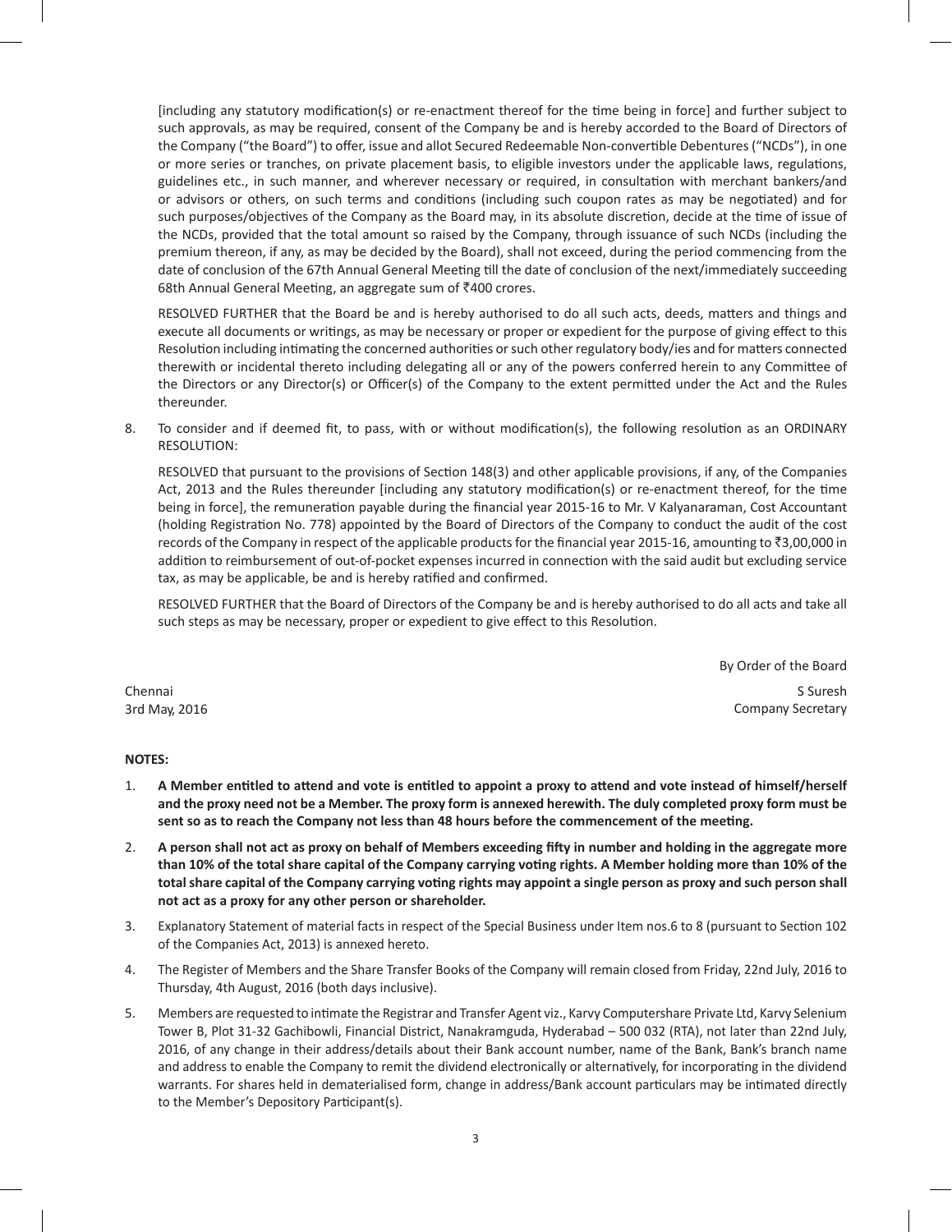- 6. As per the requirements of Sections 205A and 205C of the Companies Act, 1956, the Company has transferred unclaimed dividends up to 2007-08 to the Investor Education and Protection Fund constituted by the Central Government.
- 7. Members holding shares in physical form are encouraged to nominate a person to whom their shareholding in the Company shall vest in the event of their demise. Nomination forms will be sent to the Members on request, by the RTA.
- 8. As per SEBI directive, it is mandatory for the transferees to furnish self-attested copy of the PAN (Permanent Account Number) card to the Company/RTA for registration of transfer/transmission/transposition of shares in the physical form.
- 9. Electronic (soft) copy of the Notice of the 67th Annual General Meeting of the Company *inter alia* indicating the process and manner of e-voting along with the Attendance Slip & Proxy Form and the Annual Report for 2015-16 is being sent to all the Members whose e-mail IDs are registered with the Company/Depository Participant(s) for communication purposes unless any Member has requested for a hard copy of the same. For Members who have not registered their e-mail address, physical copies of the Notice of the 67th Annual General Meeting of the Company *inter alia* including the process and manner of e-voting along with the Attendance Slip & Proxy Form and the Annual Report for 2015-16 are being sent in the permitted mode.

## **ANNEXURE TO THE NOTICE**

## **Details of the Director seeking re-appointment at the 67th Annual General Meeting vide Item no. 4 of the Notice dated 3rd May, 2016**

*[Pursuant to Regulation 36 of the Securities and Exchange Board of India (Listing Obligations and Disclosure Requirements) Regulations, 2015]*

The resume of Mr. N Srinivasan, in brief and other details required to be provided pursuant to Regulation 36 of the Securities & Exchange Board of India (Listing Obligations and Disclosure Requirements) Regulations, 2015 are provided below for the consideration of the Members:

#### **Mr. N Srinivasan**

Mr. N Srinivasan is a Fellow Member of the Institute of Chartered Accountants of India and the Institute of Company Secretaries of India. He joined the Board on 29th January, 2007. He has over three decades of rich experience in the areas of Corporate Finance, Legal, Projects and General Management.

Mr. N Srinivasan is a Member of the Audit Sub-Committee and Stakeholders Relationship Committee of the Company. Details of other Directorships and memberships in Audit and Stakeholders Relationship Committees held by him are as follows:

| <b>Vice Chairman</b><br>Cholamandalam Investment and Finance Company Ltd.<br>(listed entity)<br><b>Director</b><br>Cholamandalam MS General Insurance Company Ltd.<br>Cholamandalam MS Risk Services Ltd. | <b>Committee Membership</b><br><b>Audit Committee</b><br><b>Member</b><br>Cholamandalam Investment and Finance Company Ltd. |
|-----------------------------------------------------------------------------------------------------------------------------------------------------------------------------------------------------------|-----------------------------------------------------------------------------------------------------------------------------|
|-----------------------------------------------------------------------------------------------------------------------------------------------------------------------------------------------------------|-----------------------------------------------------------------------------------------------------------------------------|

Mr. N Srinivasan holds 69,467 equity shares of the Company.

Mr. N Srinivasan is not related to the other Directors and Key Managerial Personnel of the Company, and their relatives. Except Mr. N Srinivasan, none of the Directors and Key Managerial Personnel, and their relatives, is concerned or interested, financially or otherwise, in the Resolution relating to his re-appointment.

The other details relating to Mr. N Srinivasan pursuant to the Secretarial Standard on General Meetings appear in the Annual Report under Directors' Profile, Corporate Governance Report and annexure thereto.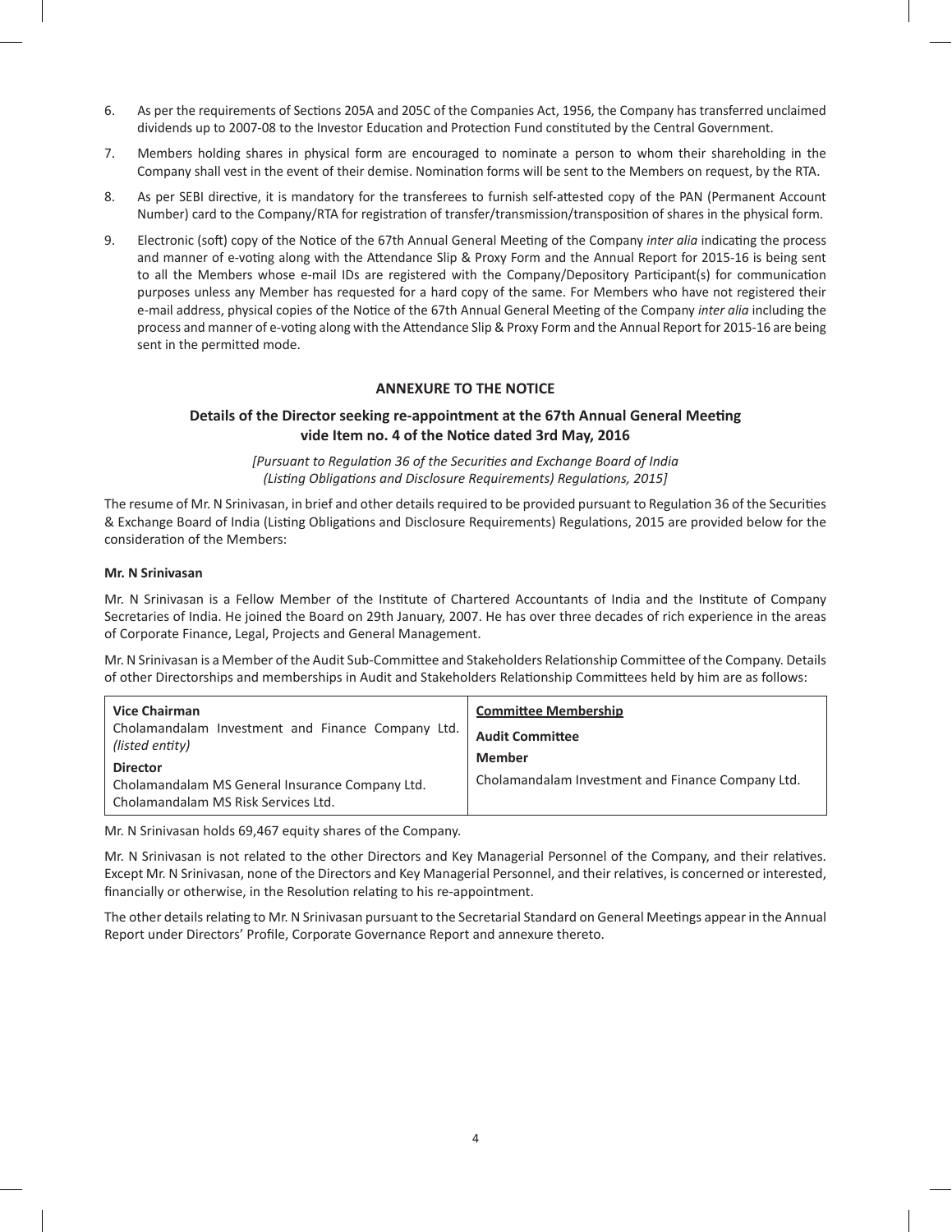## **Explanatory Statement in respect of the Special Business under** Item nos. 6 to 8 (pursuant to Section 102 of the Companies Act, 2013) of the Notice dated 3rd May, 2016

### **Item no.6**

Mr. L Ramkumar was originally appointed as Managing Director of the Company by the Board of Directors ("Board") and by the shareholders in general meeting for the period from 1st February, 2008 to 8th April, 2013 (both days inclusive). Subsequently, on 31st January, 2013, he was re-appointed by the Board and the shareholders in general meeting from 9th April, 2013 to 8th April, 2016 (both days inclusive). At its meeting held on 30th March, 2016, the Board of Directors has re-appointed him as Managing Director of the Company, subject to the approval of the shareholders, for a further term from 9th April, 2016 till the date of the Annual General Meeting of the Company in 2018 (both days inclusive).

Mr. L Ramkumar (60 years) is a Cost Accountant and holds Post Graduate Diploma in Management from the Indian Institute of Management, Ahmedabad. He joined the Board on 1st February, 2008. He has over 33 years of rich and varied experience in Management including 24 years in the Company itself in different capacities.

Mr. L Ramkumar is a Member of the Stakeholders Relationship, Risk Management and Corporate Social Responsibility Committees of the Company.

Details of other Directorships and memberships held by him are as follows:

| Chairman<br>TI Financial Holdings Ltd.<br>Financiere C10 SAS                                 | <b>Committee Membership</b><br><b>Stakeholders Relationship Committee</b> |
|----------------------------------------------------------------------------------------------|---------------------------------------------------------------------------|
| <b>Managing Director</b><br>TI Tsubamex Private Ltd.                                         | Chairman<br>Shanthi Gears Ltd.                                            |
| <b>Director</b><br>Cholamandalam MS Risk Services Ltd.<br>Shanthi Gears Ltd. (listed entity) |                                                                           |

Mr. L Ramkumar holds 1,50,650 equity shares of the Company.

The other details relating to Mr. L Ramkumar pursuant to the Secretarial Standard on General Meetings appear in the Annual Report under Directors' Profile, Board's Report, Corporate Governance Report and annexure thereto.

Approval of the shareholders is sought for the re-appointment of and the remuneration payable to Mr. L Ramkumar as Managing Director and for the other terms and conditions as detailed in the Ordinary Resolution set out in Item No.6 of the Notice. The Board recommends the Resolution for approval by the Members of the Company.

Mr. L Ramkumar is not related to the other Directors and Key Managerial Personnel of the Company, and their relatives.

Except Mr. L Ramkumar, being the appointee, none of the Directors of the Company and Key Managerial Personnel of the Company and their relatives is concerned or interested, financially or otherwise, in the aforesaid Ordinary Resolution.

#### **Item no.7**

The Companies Act, 2013 ('the Act") stipulates that private placement offer/invitation of securities, not made in compliance with the provisions of the said Act and Rules framed thereunder shall be treated as a public offer requiring compliance with the Securities Contracts (Regulation) Act, 1956 and the Securities and Exchange Board of India Act, 1992.

The Company in the ordinary course of business raises long-term borrowings, either by way of term loans, inter-corporate deposits, external commercial borrowing(s) or debentures for meeting capital expenditure, debt re-financing and general corporate purpose. It is estimated that the Company will be resorting to an aggregate long-term borrowing of ₹400 crores in the coming months, which may be in any one mode (or) in a combination of modes, including through issue of secured redeemable non-convertible debentures (NCDs) on private placement basis. If the Company proposes to raise long-term borrowing by such issue of NCDs on private placement basis, the Act mandates that the Company shall obtain prior approval of its shareholders by means of a Special Resolution in respect of such borrowing through NCDs during the year.

Accordingly, approval of the Members is sought by way of a Special Resolution under the applicable provisions of the Act and the Rules thereunder for issue of NCDs on private placement basis for a maximum sum of  $\bar{z}400$  crores, including such premium thereon, if any, as may be decided by the Board and at such coupon rates as may be negotiated, as part of the long-term borrowing programme of the Company, during the period commencing from the date of conclusion of the 67th Annual General Meeting till the date of conclusion of the next/immediately succeeding 68th Annual General Meeting. The Board recommends the Resolution for approval by the shareholders of the Company.

None of the Directors of the Company and Key Managerial Personnel of the Company and their relatives is concerned or interested, financially or otherwise, in the aforesaid Special Resolution.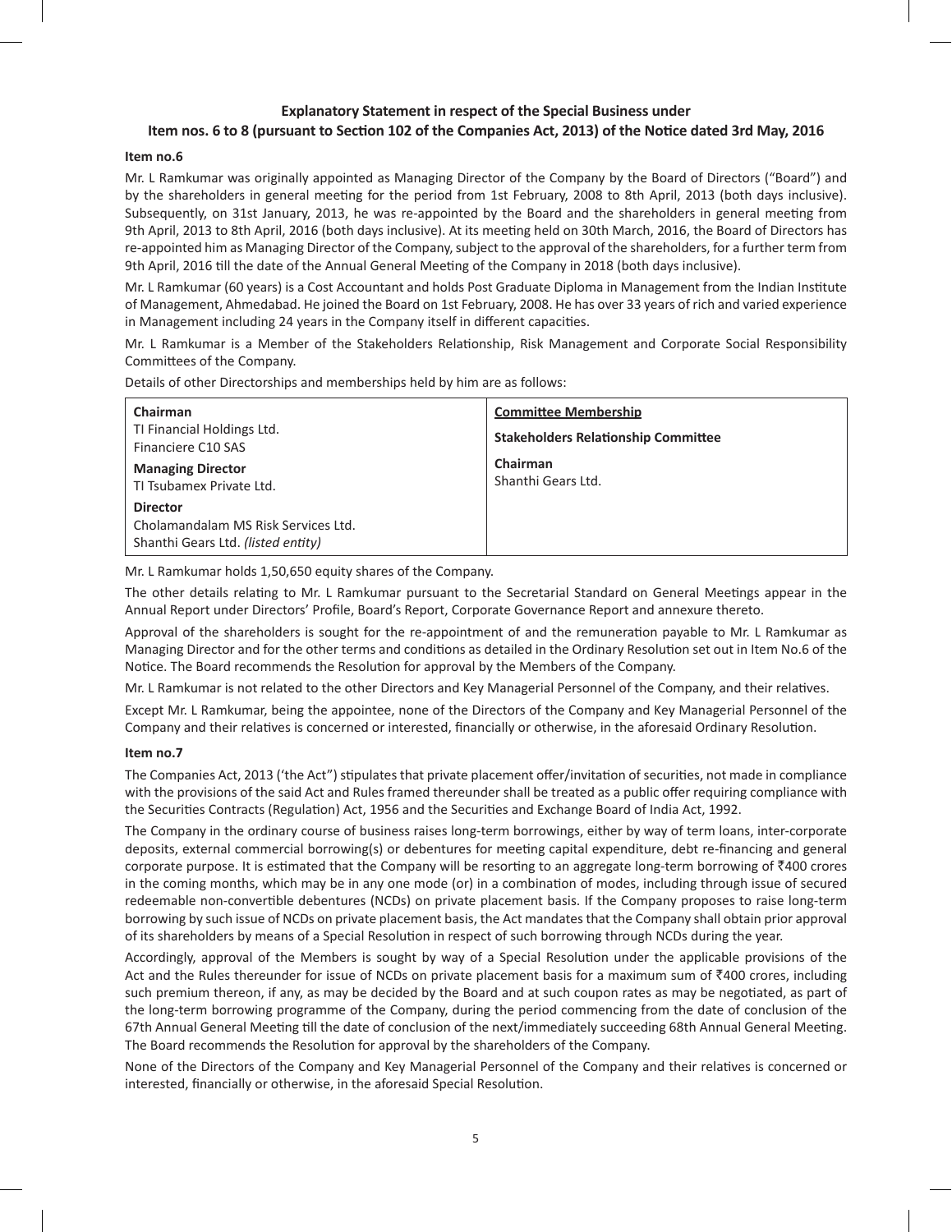## **Item no.8**

Under the Companies (Cost Records and Audit) Amendment Rules, 2014 notified by the Ministry of Corporate Affairs, Government of India on 31st December, 2014, Steel Products, Metal Formed Products and parts & accessories of auto components of the Company get covered under the requirement of conduct of audit of the cost records for the financial year, 2015-16.

The Board of Directors, on the recommendation of the Audit Committee, appointed Mr. V Kalyanaraman, Cost Accountant as the Cost Auditor to conduct an audit of the cost records in respect of the aforementioned products of the Company for the financial year, 2015-16 and fixed his remuneration as per details furnished under Item no.8 of the Notice of the Annual General Meeting.

In terms of Section 148 of the Companies Act, 2013, read with The Companies (Audit and Auditors) Rules, 2014, the remuneration payable to the Cost Auditor is required to be ratified by the shareholders of the Company. The Board recommends the Resolution for approval by the shareholders of the Company.

None of the Directors of the Company and Key Managerial Personnel of the Company and their relatives is concerned or interested, financially or otherwise, in the aforesaid Ordinary Resolution.

By Order of the Board

S Suresh Company Secretary

Chennai 3rd May, 2016

*Please see overleaf for instructions on electronic voting (e-voting)*



## **Route Map for AGM Venue**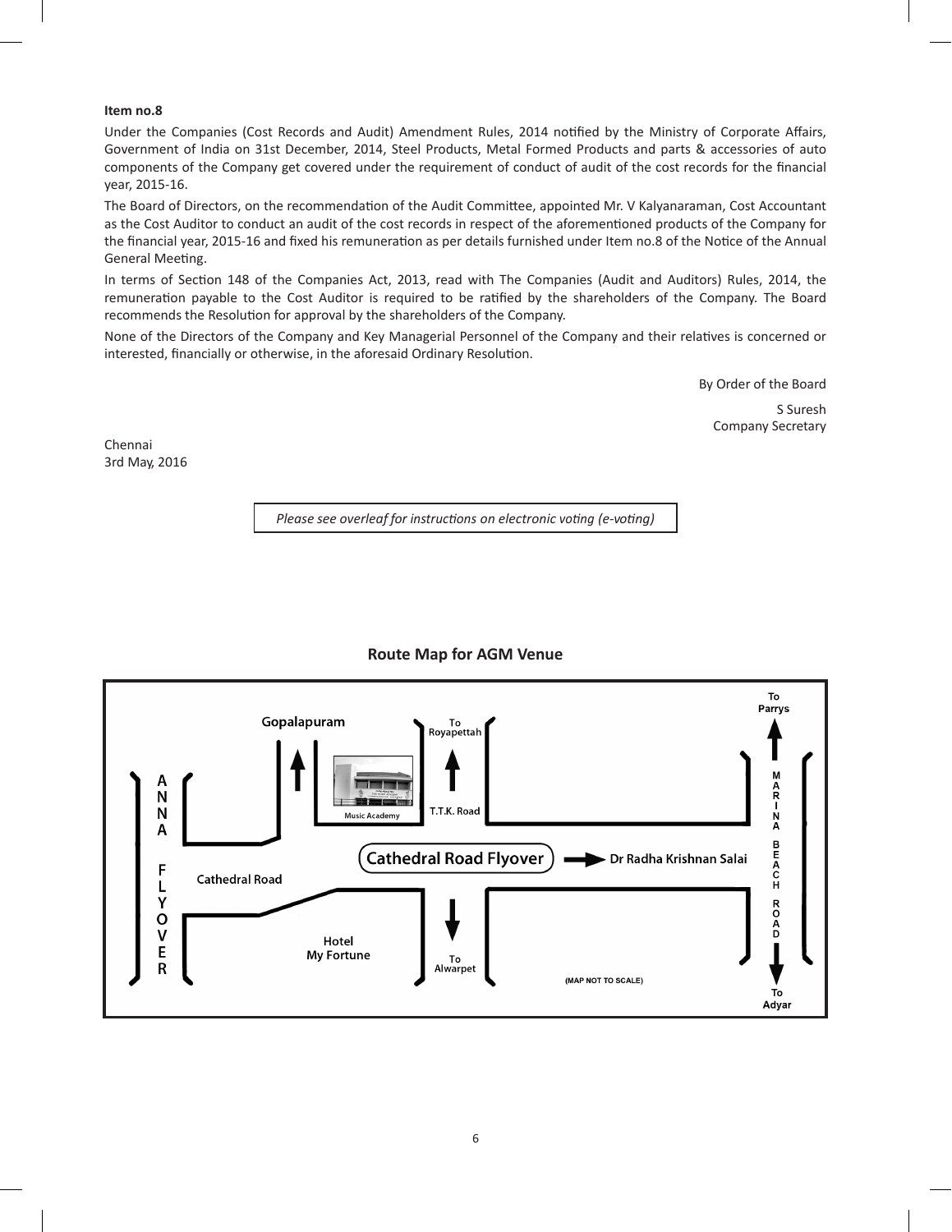# **INSTRUCTIONS FOR ELECTRONIC VOTING [e-voting]**

- i. In compliance with the provisions of Section 108 of the Companies Act, 2013, Rule 20 of The Companies (Management and Administration) Rules, 2014 as substituted by the Companies (Management and Administration) Amendment Rules, 2015 ("Amended Rules 2015") and Regulation 44 of the Securities and Exchange Board of India (Listing Obligations and Disclosure Requirements) Regulations, 2015 ("Regulations"), the Company is pleased to provide the Members the facility to exercise their right to vote on the resolutions proposed for consideration at the 67th Annual General Meeting (AGM) by electronic means and the business may be transacted through e-voting services. The facility of casting the votes by the Members using an e-voting system from a place other than the venue of the AGM ("remote e-voting") is being provided by M/s. Karvy Computershare Private Limited ("Karvy").
- II. Mr. R Sridharan of M/s. R Sridharan & Associates, Company Secretaries will be act as the Scrutiniser to scrutinise the e-voting process in a fair and transparent manner.
- III. The remote e-voting period commences on Saturday, 30th July, 2016 (9.00 a.m. Indian Standard Time) and ends on Wednesday, 3rd August, 2016 (5.00 p.m. Indian Standard Time). During this period, Members of the Company, holding shares either in physical form or in dematerialised form, as on the cut-off date of Thursday, 28th July, 2016, may cast their vote electronically. The remote e-voting module shall be disabled by Karvy for voting thereafter. Once the vote on a resolution is cast by the Member, the Member shall not be allowed to change it subsequently.
- IV. The process and manner for remote e-voting are as under:
	- **A. In case of Members receiving e-mail from Karvy** (for Members whose e-mail IDs are registered with the Company/Depository Participant(s):
		- (i) Open your web browser during the voting period and navigate to https://evoting.karvy.com
		- (ii) Enter the login credentials (i.e. User ID and password). In case of physical folio, User ID will be the EVEN number followed by folio number. In case of Demat account, User ID will be your DP ID and Client ID. However, if you are already registered with Karvy for e-voting, you can use your existing User ID and password for casting your vote.
		- (iii) After entering these details appropriately, click on "LOGIN".
		- (iv) You will now reach password change Menu wherein you are required to mandatorily change your password. The new password shall comprise of minimum 8 characters with at least one upper case (A-Z), one lower case (a-z), one numeric value (0-9) and a special character ( $@, #,$ \$, etc.). The system will prompt you to change your password and update your contact details like mobile number, email ID etc., on first login. You may also enter a secret question and answer of your choice to retrieve your password in case you forget it. It is strongly recommended that you do not share your password with any other person and that you **take utmost care to keep your password confidential.**
		- (v) You need to login again with the new credentials.
		- (vi) On successful login, the system will prompt you to select the e-voting event.
		- (vii) Select the EVENT of Tube Investments of India Limited and click on "SUBMIT".
		- (viii) Now you are ready for e-voting as "Cast Vote" page opens.
		- (ix) On the voting page, enter the number of shares (which represents the number of votes) as on the Cut-off Date under "FOR/AGAINST" or alternatively, you may partially enter any number in "FOR" and partially "AGAINST" but the total number in "FOR/AGAINST" taken together not exceeding your total shareholding as mentioned herein above. You may also choose the option ABSTAIN. If the shareholder does not indicate either "FOR" or "AGAINST" it will be treated as "ABSTAIN" and the shares held will not be counted under either head.
		- (x) Shareholders holding multiple folios/demat accounts shall choose the voting process separately for each folio/demat accounts.
		- (xi) Voting has to be done for each item of the Notice separately. In case you do not desire to cast your vote on any specific item, it will be treated as abstained.
		- (xii) You may then cast your vote by selecting an appropriate option and click on "Submit".
		- (xiii) A confirmation box will be displayed. Click "OK" to confirm else "CANCEL" to modify. Once you have voted on the resolution, you will not be allowed to modify your vote. During the voting period, members can login any number of times till they have voted on the resolution(s).